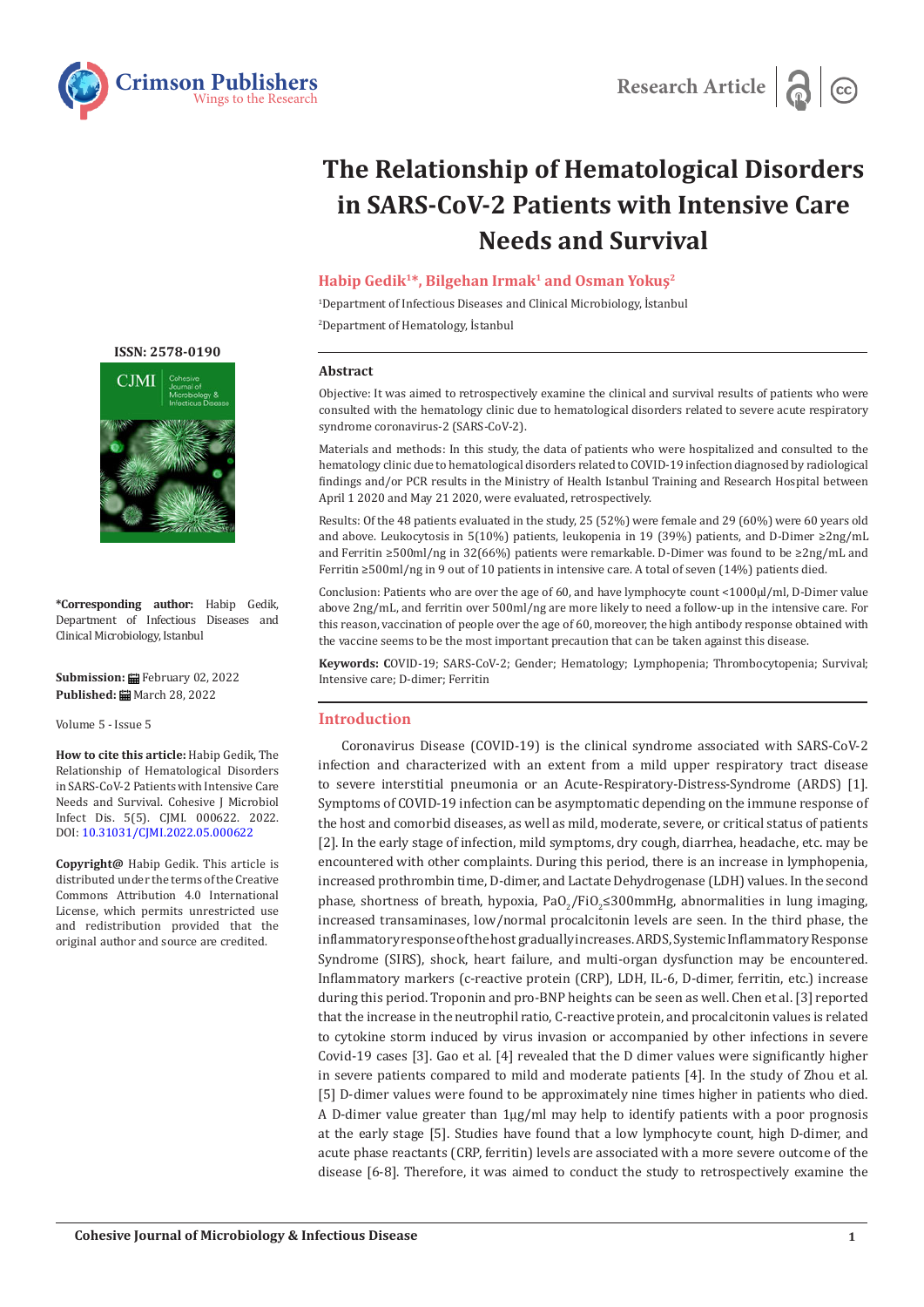clinical and survival results of patients who were consulted with the hematology clinic due to hematological disorders related to SARS-CoV-2.

#### **Materials and Methods**

In this study, the data of patients who were hospitalized and consulted to the hematology clinic due to hematological disorders related to COVID-19 infection diagnosed by radiological findings and/or PCR results in the Ministry of Health Istanbul Training and Research Hospital between April 1 2020 and May21 2020, were evaluated in terms of the relationship between hematological disorders and the need for intensive care and survival, retrospectively. The gender, age, leukocyte, lymphocyte count, eosinophil count, thrombocyte count, D-Dimer and ferritin levels, intensive care status, and survival status of the patients were recorded. In order to statistically evaluate the hematological values of the patients, reference values were categorically 3,500- 11,000µl/ml for the definition of normal leukocyte value, >1,000µl/ ml for the lympphocyte value, >40µl/ml for the normal eosinophil value, 100,000µl for the normal platelet value. Under 60 years old and above for age, female and male for gender, between 3,500 and 11,000µl/ml for the normal range of leukocyte counts, >1000µl/ ml, between 500 and 1000µl /ml, and <500µl/ml for the normal lymphocyte counts, >40µl/ml and <40µl/ml for the eosinophil counts, <100,000µl/ml and >100,000µl/ml for the thrombocyte counts, >2ng/mL and <2ng/mL for the D-dimer values, >500mL/ ng and <500mL/ng for the ferritin values were categorized for the better statistical evaluation of valuables and values that were width in the normal ranges [2,3]. While only the patients who were consulted with the hematology clinic due to disorders in their hematological parameters were included in the study, those who had incomplete data were excluded from the study. This study was approved by the Ministry of Health authorized board on 06.12.2020. Nominal data of the patients were categorized and classified as normal, low, and high. Numerical data were presented up to decimal percent. The data were categorized taking into account the width in the normal range of blood cell numbers and laboratory tests. With the categorized data, it was aimed to reveal the clustering of the patients more clearly. For the statistical evaluation of the study, Chi-square or Fischer's exact tests were used to compare nominal

data, Pearson correlation coefficient and Odd's ratio were used to evaluate the levels of the relationship between them, while the confidence interval was taken as 95%.

## **Result**

Of the 48 patients evaluated in the study, 25(52%) were female,  $23(48%)$  were male, and  $29(60%)$  were 60 years old and above. Leukocytosis in 5(10%) patients, leukopenia in 19(39%) patients, D-Dimer ≥2ng/mL and Ferritin ≥500ml/ng in 32(66%) patients were remarkable. D-Dimer was found to be ≥2ng/mL and Ferritin ≥500ml/ng in 9 out of 10 patients in intensive care. A total of seven (14%) patients were deceased. Of the 7 mortal patients, 4 (57%) were female, followed by thrombocytopenia in 5(71%), eosinophilopenia (<40/µL) in 20(41), lymphocyte count <1,000µl/ ml in 5(71%) and <500 $\mu$ l/ml in 2 (28%), leukopenia (<3.500/ $\mu$ L) in 3(42%), normal leukocyte count in 4 (57%), and 5 (71%) over 60 years old. Of the 16 patients with D-dimer value >2ng/mL and ferritin >500ml/ng, 13 (81%) were over 60 years old, 9(56%) were male, 9(56%) were under intensive care follow-up. As lymphocyte count was <1,000µl/ml in 11 (68%) patients, 7 (43%) died. The parameters of 48 patients evaluated by the hematology clinic are given in Table 1. In the statistical analysis of the study, no significant relationship was found between survival and gender (Fischer's exact test p: 0,771). In terms of survival, no significant difference was found between patients under 60 years of age and above (Fischer's exact test p: 0.687). There was no significant difference in terms of survival in terms of leukocyte count, lymphocyte count, eosinophil count, platelet count (Chi-Square test p: 0.813, p: 0.438, p: 0.429, p: 0.086, respectively). A significant difference was found in terms of survival and need for intensive care (Fischer's exact test p: 0.0001; Pearson correlation coefficient: -0.805; Odd's ratio: 13.66; Confidence Interval 4.59-40.62). A significant correlation was found between low survival rates and high D-Dimer and Ferritin values (Fischer exact test p: 0.0001; Pearson correlation coefficient: -0.584; Odd's ratio: 4.55; Confidence Interval: 2.55-8, 11th). A significant correlation was found between the increased need for ICU and high D-Dimer and Ferritin values (Fischer exact test p: 0.0001; Pearson correlation coefficient: 0.617; Odd's ratio: 39.85; Confidence Interval: 4.35-368).

|                                                    | Female n (%) | Male $n$ $\left(\frac{9}{6}\right)$ | <b>Total</b> |
|----------------------------------------------------|--------------|-------------------------------------|--------------|
| The number of patients                             | 25(52)       | 23(48)                              | 48(100)      |
| Age $>60$ years                                    | 14(56)       | 15(65)                              | 29(60)       |
| Lymphocyte $\geq$ 1000/ $\mu$ L                    | 0(0)         | 2(8)                                | 2(4)         |
| Lymphocyte $<$ 500/ $\mu$ L                        | 6(24)        | 5(21)                               | 11(22)       |
| Eosinophil <40/ $\mu$ L                            | 12(48)       | 8(34)                               | 20(41)       |
| Platelet <100,000/uL                               | 6(24)        | 12(52)                              | 18(62)       |
| Leukocyte $\geq$ 11.000/µL                         | 2(8)         | 3(13)                               | 5(10)        |
| Leukocyte <3.500/µL                                | 12(48)       | 7(30)                               | 19(39)       |
| ICU admission                                      | 4(16)        | 6(26)                               | 10(20)       |
| D-dimer $\geq$ 2ng/mL and Ferritin $\geq$ 500ml/ng | 18(72)       | 14(60)                              | 32(66)       |

**Table 1:** The hematological parameters of patients with COVID-19 by gender.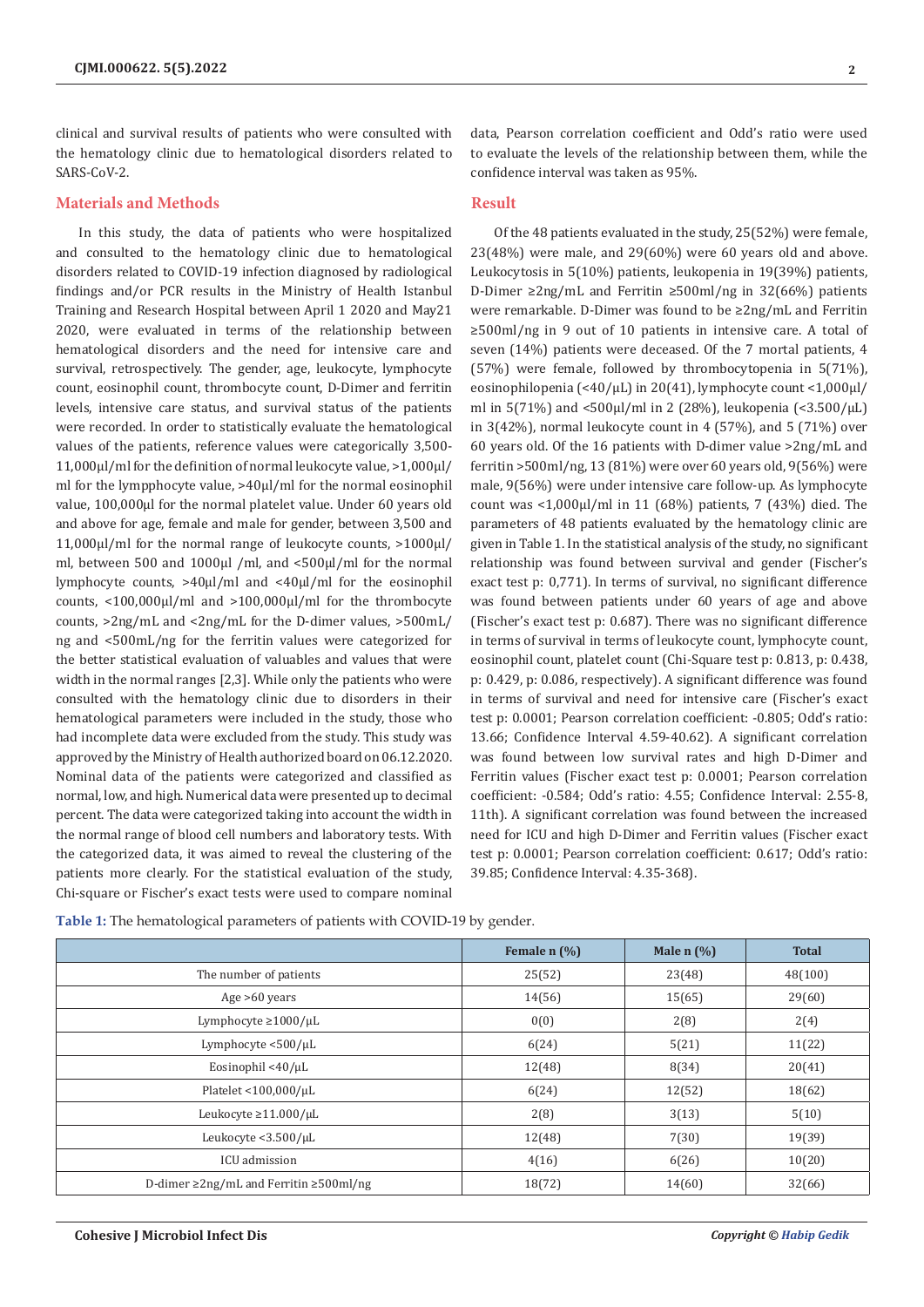#### **Discussion**

In our study, the female-male ratio was almost similar and more than half of them were over the age of 60. The female-male ratio was similar in the conducted studies as well [9,10]. On the other hand, the number of male cases among critical patients with COVID-19 was higher according to the data reported from China, and 82% of the patients requiring critical care were male in the ICU in Italy [8,11,12]. Leukopenia, lymphopenia, platelet (100,000µl/ ml) and D-dimer >2ng/mL and ferritin> 500ml/ng were mainly remarkable values in our cases. In a study conducted by Cömert et al. [13] the common laboratory findings at the time of diagnosis were low albumin (75%), high CRP, lymphopenia (43%), and high D-dimer, ferritin, and liver enzymes. High CRP, D-dimer, serum ferritin, prolonged prothrombin time, troponin elevation, creatinine phosphokinase elevation, and hypoxemia have been identified as poor prognostic factors as well [12,13]. In other studies, about COVID-19, neutrophil count, D-Dimer, blood urea, and creatinine levels increased, and lymphocyte count continued to decrease until death [5,12,14]. Leukocytosis, lymphopenia, thrombocytopenia, hypoalbuminemia, creatinine, D-dimer, and ferritin levels were also found to be more prominent in severe disease in a study when compared with patients without severe disease and laboratory findings [15]. In the severe cases neutrophil ratio, CRP, and procalcitonin were found high, as lymphocyte ratio and number were found to be low. In addition, leukocyte and neutrophil counts increased numerically in severe cases, but the difference was not found to be significant, statistically [16]. In a study conducted in China, there was no difference in leukocyte count between severe cases and non-severe cases [17]. It was reported that 109 Covid-19 patients who died in Wuhan city were admitted with higher leukocyte counts than 116 patients who recovered. The patients in the death group had a lower lymphocyte count and the lymphocyte/ leukocyte ratio continued to decrease, significantly [18]. In the study of Yuan et al. [19] leukocyte and neutrophil values were significantly higher in the severe and critical patients with COVID-19 compared to the normal group. Erythrocyte and hemoglobin values have been reported to decrease in critical conditions, as the platelet count was often found to be normal. While ferritin and D-dimer values were more pronounced in critically ill patients, the blood was hypercoagulable and critical levels of D-dimer and fibrinogen were higher in those cases than in normal patients [19,20]. Another study reported that 71.4% of non-survivors and 0.6% of survivors met the criteria for the disseminated intravascular coagulation during their hospital follow-up and significantly elevated D-dimer and FDP were cases who died of COVID-19 (20). Moreover, 71.4% of mortal cases and 0.6% of survivors had the diffuse intravascular coagulation (DIC) criteria and abnormal coagulation, especially with more markedly elevated D-dimer and fibrin washed-out [21]. In a meta-analysis conducted by Huang et al. [22] 11 of 25 studies revealed high D-dimer values related to the poor result. Subgroup analysis found that a higher D dimer values are associated with increased mortality rates. A higher serum ferritin level was found

to be independently associated with ARDS, mortality, and severe COVID-19, as well as other biomarkers included in this study. Non-survival had higher levels of ferritin as a result of SARS-CoV-2 infection that can trigger hemostatic dysfunction and result in mortality in cases with a severe COVID-19 course. That supports the hypothesis about hypercoagulation [22]. In conclusion, patients who are over the age of 60, and have lymphocyte count <1000µl/ ml, D-dimer value >2ng/mL, and ferritin >500ml/ng are most likely to need an intensive care, moreover;... moreover, patients who have thrombocytopenia, lymphopenia, D-dimer >2ng/mL and ferritin >500ml/ng are more likely to result in mortality. Therefore, the vaccination of people over the age of 60, moreover, the high antibody response to be obtained with the vaccine seems to be the most important measure that can be taken against this disease.

#### **References**

- 1. [Petrosillo N, Viceconte G, Ergonul O, Ippolito G, Petersen E \(2020\)](https://pubmed.ncbi.nlm.nih.gov/32234451/) [COVID-19, SARS, and MERS: are they closely related? Clin Microbiol](https://pubmed.ncbi.nlm.nih.gov/32234451/) [Infect 26\(6\): 729-734.](https://pubmed.ncbi.nlm.nih.gov/32234451/)
- 2. [Shang Y, Pan C, Yang X \(2020\) Management of critically ill patients with](https://pubmed.ncbi.nlm.nih.gov/32506258/) [COVID-19 in ICU: a statement from front-line intensive care experts in](https://pubmed.ncbi.nlm.nih.gov/32506258/) [Wuhan, China. Ann Intensive Care 10\(1\): 73.](https://pubmed.ncbi.nlm.nih.gov/32506258/)
- 3. [Chen N, Zhou M, Dong X \(2020\) Epidemiological and clinical](https://pubmed.ncbi.nlm.nih.gov/32007143/) [characteristics of 99 cases of 2019 novel coronavirus pneumonia in](https://pubmed.ncbi.nlm.nih.gov/32007143/) [Wuhan, China: a descriptive study. The Lancet 395\(10223\): 507-513.](https://pubmed.ncbi.nlm.nih.gov/32007143/)
- 4. [Gao Y, Li T, Han M \(2020\) Diagnostic utility of clinical laboratory data](https://pubmed.ncbi.nlm.nih.gov/32181911/) [determinations for patients with the severe COVID-19. J Med Virol](https://pubmed.ncbi.nlm.nih.gov/32181911/) [92\(7\): 791-796.](https://pubmed.ncbi.nlm.nih.gov/32181911/)
- 5. [Zhou F, Yu T, Du R \(2020\) Clinical course and risk factors for mortality of](https://pubmed.ncbi.nlm.nih.gov/32171076/) [adult inpatients with COVID-19 in Wuhan, China: a retrospective cohort](https://pubmed.ncbi.nlm.nih.gov/32171076/) [study. Lancet 395\(10229\): 1054-1062.](https://pubmed.ncbi.nlm.nih.gov/32171076/)
- 6. [Wu Z, McGoogan JM \(323\) Characteristics of and important lessons from](https://pubmed.ncbi.nlm.nih.gov/32091533/) [the coronavirus disease 2019 \(COVID-19\) outbreak in China: summary](https://pubmed.ncbi.nlm.nih.gov/32091533/) [of a report of 72 314 cases from the Chinese center for disease control](https://pubmed.ncbi.nlm.nih.gov/32091533/) [and prevention. JAMA 323\(13\): 1239-1242.](https://pubmed.ncbi.nlm.nih.gov/32091533/)
- 7. [Shang Y, Pan C, Yang X \(2020\) Management of critically ill patients with](https://pubmed.ncbi.nlm.nih.gov/32506258/) [COVID-19 in ICU: a statement from front-line intensive care experts in](https://pubmed.ncbi.nlm.nih.gov/32506258/) [Wuhan, China. Ann Intensive Care 10\(1\): 73.](https://pubmed.ncbi.nlm.nih.gov/32506258/)
- 8. [Wang D, Hu B, Hu C \(2020\) Clinical characteristics of 138 hospitalized](https://pubmed.ncbi.nlm.nih.gov/32031570/) [patients with 2019 novel coronavirus-infected pneumonia in Wuhan,](https://pubmed.ncbi.nlm.nih.gov/32031570/) [China. JAMA 323\(11\): 1061-1069.](https://pubmed.ncbi.nlm.nih.gov/32031570/)
- 9. [Arentz M, Yim E, Klaff L \(2020\) Characteristics and outcomes of 21](https://pubmed.ncbi.nlm.nih.gov/32191259/) [critically Ill patients with COVID-19 in Washington State. JAMA 323\(16\):](https://pubmed.ncbi.nlm.nih.gov/32191259/) [1612-1614.](https://pubmed.ncbi.nlm.nih.gov/32191259/)
- 10. [Zhang JJ, Dong X, Cao YY \(2020\) Clinical characteristics of 140 patients](https://pubmed.ncbi.nlm.nih.gov/32077115/) [infected with SARS-CoV-2 in Wuhan, China. Allergy 75\(7\): 1730-1740.](https://pubmed.ncbi.nlm.nih.gov/32077115/)
- 11. Grasselli G, Zangrillo A, Zanella A (2020) COVID-19 Lombardy ICU network baseline characteristics and outcomes of 1591 patients infected with SARS-CoV-2 admitted to ICUs of the Lombardy region, Italy. JAMA 323(16): 1574-1581.
- 12. Guan WJ, Ni ZY, Hu Y (2020) China medical treatment expert group for Covid-19 clinical characteristics of coronavirus disease 2019 in China. N Engl J Med 382(18): 1708-1720.
- 13. [Cömert \(2020\) COVID-19 Olgusunun klinik ozellikleri ve yaklaşım.](https://jag.journalagent.com/scie/pdfs/SCIE-73645-REVIEW-SENER_COMERT.pdf) [Southern Clinics of Istanbul Eurasia 31: 13-15.](https://jag.journalagent.com/scie/pdfs/SCIE-73645-REVIEW-SENER_COMERT.pdf)